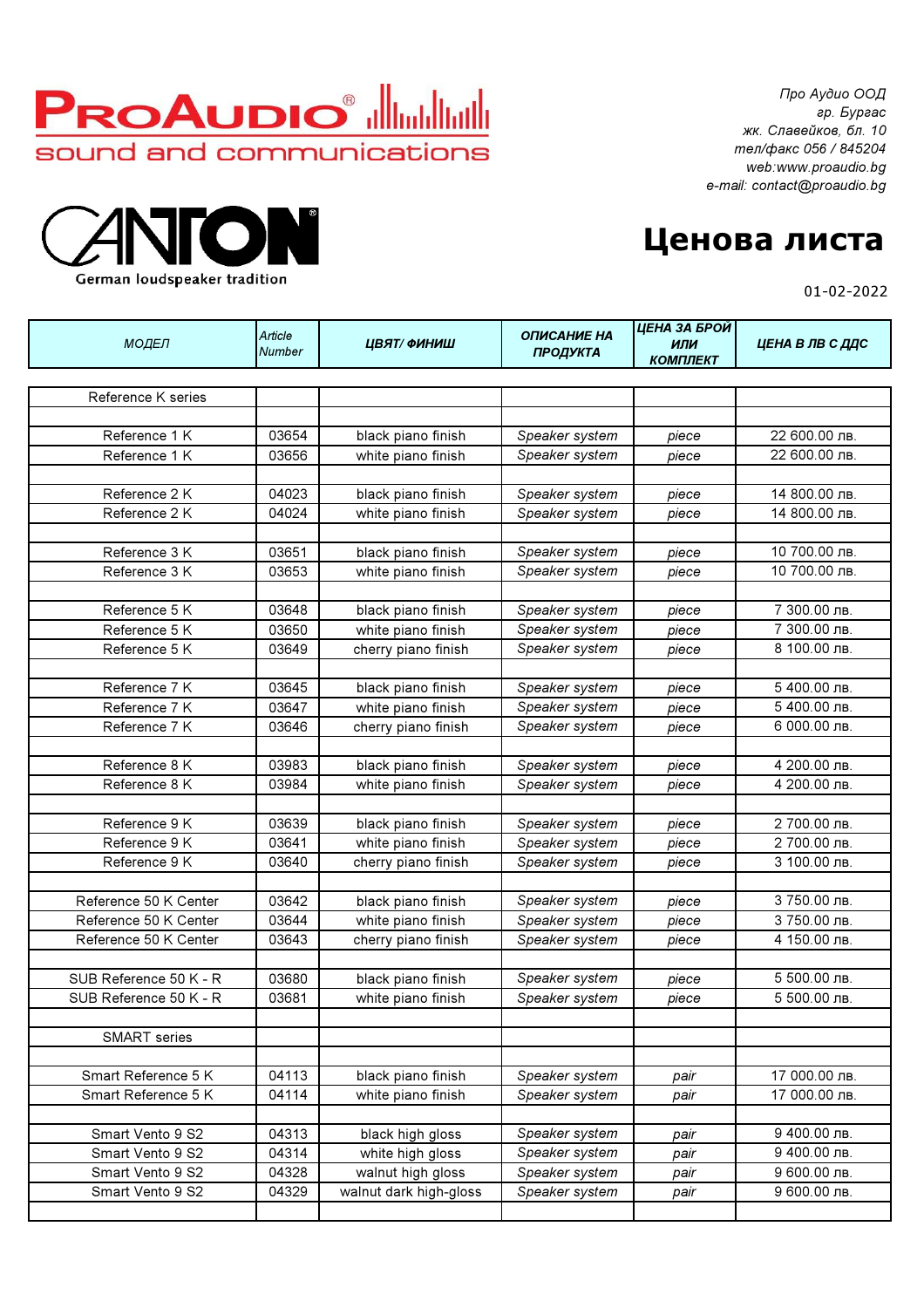| Smart Vento 3 S2        | 04315 | black high-gloss       | Speaker system | pair                | 5 000.00 лв. |
|-------------------------|-------|------------------------|----------------|---------------------|--------------|
| Smart Vento 3 S2        | 04316 | white high-gloss       | Speaker system | pair                | 5 000.00 лв. |
| Smart Vento 3 S2        | 04326 | walnut high gloss      | Speaker system | pair                | 5 200.00 лв. |
| Smart Vento 3 S2        | 04327 | walnut dark high gloss | Speaker system | pair                | 5 200.00 лв. |
|                         |       |                        |                |                     |              |
| Smart Vento 5 S2 Center | 04351 | black high gloss       | Speaker system | piece               | 3 200.00 лв. |
| Smart Vento 5 S2 Center | 04352 | white high gloss       | Speaker system | piece               | 3 200.00 лв. |
| Smart Vento 5 S2 Center | 04353 | walnut high gloss      | Speaker system | piece               | 3 300.00 лв. |
| Smart Vento 5 S2 Center | 04354 | walnut dark high gloss | Speaker system | piece               | 3 300.00 лв. |
|                         |       |                        |                |                     |              |
| Smart Townus 8          | 04358 | black high gloss       | Speaker system | pair                | 6 600.00 лв. |
| Smart Townus 8          | 04359 | white matt             | Speaker system |                     | 6 600.00 лв. |
|                         |       |                        |                | pair                |              |
| Smart Townus 8          | 04360 | walnut                 | Speaker system | pair                | 6 800.00 лв. |
|                         |       |                        |                |                     |              |
| Smart Townus 2          | 04361 | black                  | Speaker system | pair                | 3 000.00 лв. |
| Smart Townus 2          | 04362 | white matt             | Speaker system | pair                | 3 000.00 лв. |
| Smart Townus 2          | 04363 | walnut                 | Speaker system | pair                | 3 200.00 лв. |
|                         |       |                        |                |                     |              |
| Smart GLE 9 S2          | 04241 | black                  | Speaker system | pair                | 3 520.00 лв. |
| Smart GLE 9 S2          | 04242 | white                  | Speaker system | pair                | 3 520.00 лв. |
|                         |       |                        |                |                     |              |
| Smart GLE 3 S2          | 04243 | black                  | Speaker system | pair                | 2 560.00 лв. |
| Smart GLE 3 S2          | 04244 | white                  | Speaker system | pair                | 2 560.00 лв. |
|                         |       |                        |                |                     |              |
| Smart GLE 5 S2          | 04347 | black                  | Speaker system | piece               | 1 660.00 лв. |
| Smart GLE 5 S2          | 04348 | white                  | Speaker system | piece               | 1 660.00 лв. |
|                         |       |                        |                |                     |              |
| Smart Connect 5.1       | 04153 | black                  | Speaker system | piece               | 1 298.00 лв. |
|                         |       |                        |                |                     |              |
| Smart Amp 5.1           | 04154 | black                  | Speaker system | piece               | 1 698.00 лв. |
|                         |       |                        |                |                     |              |
| Smart Soundbar 10       | 04159 | black                  | Speaker system | piece               | 1 998.00 лв. |
| Smart Soundbar 10       | 04170 | white                  | Speaker system | piece               | 1 998.00 лв. |
|                         |       |                        |                |                     |              |
| Smart Soundbar 9        | 04157 | black                  | Speaker system | piece               | 1 538.00 лв. |
| Smart Soundbar 9        | 04158 | white                  | Speaker system | piece               | 1 538.00 лв. |
|                         |       |                        |                |                     |              |
| Smart Sounddeck 100     | 04155 | black                  | Speaker system | piece               | 2 098.00 лв. |
| Smart Sounddeck 100     | 04156 | white                  | Speaker system | piece               | 2 098.00 лв. |
|                         |       |                        |                |                     |              |
| Smart Soundbox 3        | 04161 | black                  | Speaker system | PU 2 pcs            | 778.00 лв.   |
| Smart Soundbox 3        | 04162 | white                  | Speaker system | PU <sub>2</sub> pcs | 778.00 лв.   |
|                         |       |                        |                |                     |              |
| Smart Sub 8             | 03997 | black                  | Subwoofer      | piece               | 1 298.00 лв. |
| Smart Sub 8             | 04149 | white                  | Subwoofer      | piece               | 1 298.00 лв. |
|                         |       |                        |                |                     |              |
| Smart Sub 10            | 04247 | black                  | Subwoofer      | piece               | 1 498.00 лв. |
| Smart Sub 10            | 04248 | white                  | Subwoofer      | piece               | 1 498.00 лв. |
|                         |       |                        |                |                     |              |
| Smart Sub 12            | 04150 | black                  | Subwoofer      | piece               | 1798.00 лв.  |
| Smart Sub 12            | 04151 | white                  | Subwoofer      | piece               | 1798.00 лв.  |
|                         |       |                        |                |                     |              |
| Smart remote control    | 04101 | black                  | Remote Control | piece               | 70.00 лв.    |
|                         |       |                        |                |                     |              |
| LS <sub>3</sub>         | 04098 | black                  | Speaker stand  | piece               | 348.00 лв.   |
|                         |       |                        |                |                     |              |
| Soundbars               |       |                        |                |                     |              |
|                         |       |                        |                |                     |              |
|                         |       |                        |                |                     |              |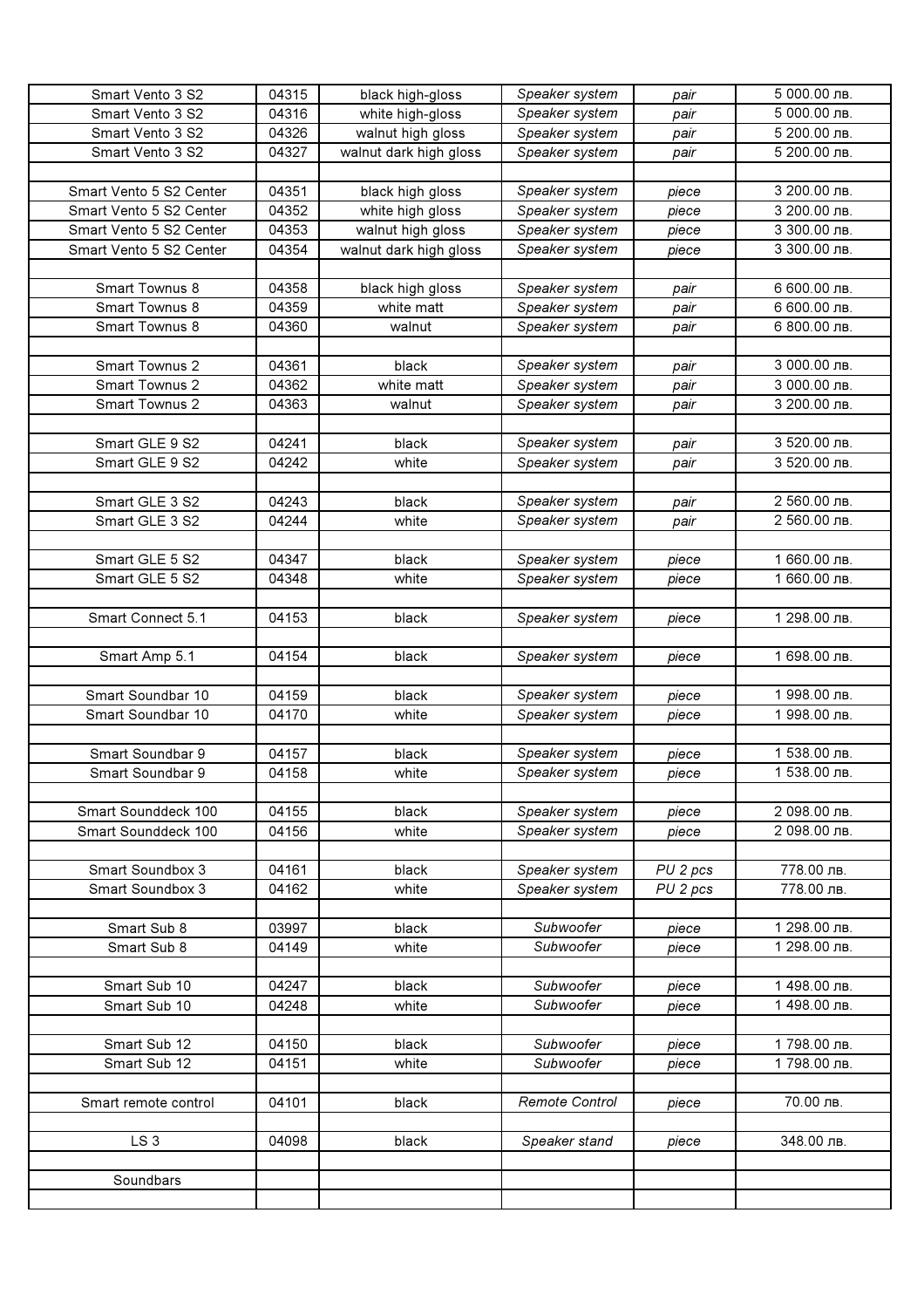| Sound M            | 04001 | black                  | Speaker system | piece    | 1 158.00 лв.              |
|--------------------|-------|------------------------|----------------|----------|---------------------------|
| Sound M            | 04004 | white                  | Speaker system | piece    | 1 158.00 лв.              |
|                    |       |                        |                |          |                           |
| Vento series       |       |                        |                |          |                           |
|                    |       |                        |                |          |                           |
| Vento 100          | 04276 | black high gloss       | Speaker system | piece    | 4 698.00 лв.              |
| Vento 100          | 04277 | white high gloss       | Speaker system | piece    | $\overline{4}$ 698.00 лв. |
| Vento 100          | 04278 | walnut high gloss      | Speaker system | piece    | 4 998.00 лв.              |
| Vento 100          | 04323 | walnut dark high gloss | Speaker system | piece    | 4 998.00 лв.              |
|                    |       |                        |                |          |                           |
| Vento 90           | 04272 | black high gloss       | Speaker system | piece    | 3 798.00 лв.              |
| Vento 90           | 04273 | white high gloss       | Speaker system | piece    | $\overline{3}$ 798.00 лв. |
| Vento 90           | 04274 | walnut high gloss      | Speaker system | piece    | 4 098.00 лв.              |
| Vento 90           | 04317 | walnut dark high gloss | Speaker system | piece    | 4 098.00 лв.              |
|                    |       |                        |                |          |                           |
| Vento 80           | 04268 | black high gloss       | Speaker system | piece    | 3 098.00 лв.              |
| Vento 80           | 04269 | white high gloss       | Speaker system | piece    | 3 098.00 лв.              |
| Vento 80           | 04270 | walnut high gloss      | Speaker system | piece    | 3 298.00 лв.              |
| Vento 80           | 04322 | walnut dark high gloss | Speaker system | piece    | 3 298.00 лв.              |
|                    |       |                        |                |          |                           |
| Vento 30           | 04260 | black high gloss       | Speaker system | PU 2 pcs | 1 398.00 лв.              |
| Vento 30           | 04261 | white high gloss       | Speaker system | PU 2 pcs | 1 398.00 лв.              |
| Vento 30           | 04262 | walnut high gloss      | Speaker system | PU 2 pcs | 1 498.00 лв.              |
| Vento 30           | 04318 | walnut dark high gloss | Speaker system | PU 2 pcs | 1 498.00 лв.              |
|                    |       |                        |                |          |                           |
| Vento 20           | 04256 | black high gloss       | Speaker system | PU 2 pcs | 1 198.00 лв.              |
| Vento 20           | 04257 | white high gloss       | Speaker system | PU 2 pcs | 1 198.00 лв.              |
| Vento 20           | 04258 | walnut high gloss      | Speaker system | PU 2 pcs | 1 298.00 лв.              |
| Vento 20           | 04320 | walnut dark high gloss | Speaker system | PU 2 pcs | 1 298.00 лв.              |
|                    |       |                        |                |          |                           |
| Vento 10           | 04252 | black high gloss       | Speaker system | PU 2 pcs | 998.00 лв.                |
| Vento 10           | 04253 | white high gloss       | Speaker system | PU 2 pcs | 998.00 лв.                |
| Vento 10           | 04254 | walnut high gloss      | Speaker system | PU 2 pcs | 1 078.00 лв.              |
| Vento 10           | 04319 | walnut dark high gloss | Speaker system | PU 2 pcs | 1 078.00 лв.              |
|                    |       |                        |                |          |                           |
| Vento 50           | 04264 | black high gloss       | Speaker system | piece    | 2 198.00 лв.              |
| Vento 866.2 Center | 03628 | white high gloss       | Speaker system | piece    | 2 038.00 лв.              |
| Vento 50           | 04265 | white high gloss       | Speaker system | piece    | 2 198.00 лв.              |
| Vento 50           | 04266 | walnut high gloss      | Speaker system | piece    | 2 298.00 лв.              |
| Vento 50           | 04321 | walnut dark high gloss | Speaker system | piece    | 2 298.00 лв.              |
|                    |       |                        |                |          |                           |
| AR <sub>8</sub>    | 04280 | black high gloss       | Atmos speaker  | pair     | 898.00 лв.                |
| AR <sub>8</sub>    | 04281 | white high gloss       | Atmos speaker  | pair     | 898.00 лв.                |
| AR <sub>8</sub>    | 04324 | walnut high gloss      | Atmos speaker  | pair     | 1 038.00 лв.              |
| AR <sub>8</sub>    | 04325 | walnut dark high gloss | Atmos speaker  | pair     | 1 038.00 лв.              |
|                    |       |                        |                |          |                           |
| Vento Sub 12       | 04282 | black high gloss       | Subwoofer      | piece    | 3 398.00 лв.              |
| Vento Sub 12       | 04283 | white high gloss       | Subwoofer      | piece    | 3 398.00 лв.              |
| Vento Sub 12       | 04284 | walnut high gloss      | Subwoofer      | piece    | 3 698.00 лв.              |
| Vento Sub 12       | 04285 | walnut dark high gloss | Subwoofer      | piece    | 3 698.00 лв.              |
|                    |       |                        |                |          |                           |
| Townus series      |       |                        |                |          |                           |
|                    |       |                        |                |          |                           |
| Townus 90          | 04225 | black high gloss       | Speaker system | piece    | 2 598.00 лв.              |
| Townus 90          | 04226 | white matt             | Speaker system | piece    | 2 598.00 лв.              |
| Townus 90          | 04227 | walnut                 | Speaker system | piece    | 2 798.00 лв.              |
|                    |       |                        |                |          |                           |
| Townus 30          | 04233 | black high gloss       | Speaker system | PU 2 pcs | 1 098.00 лв.              |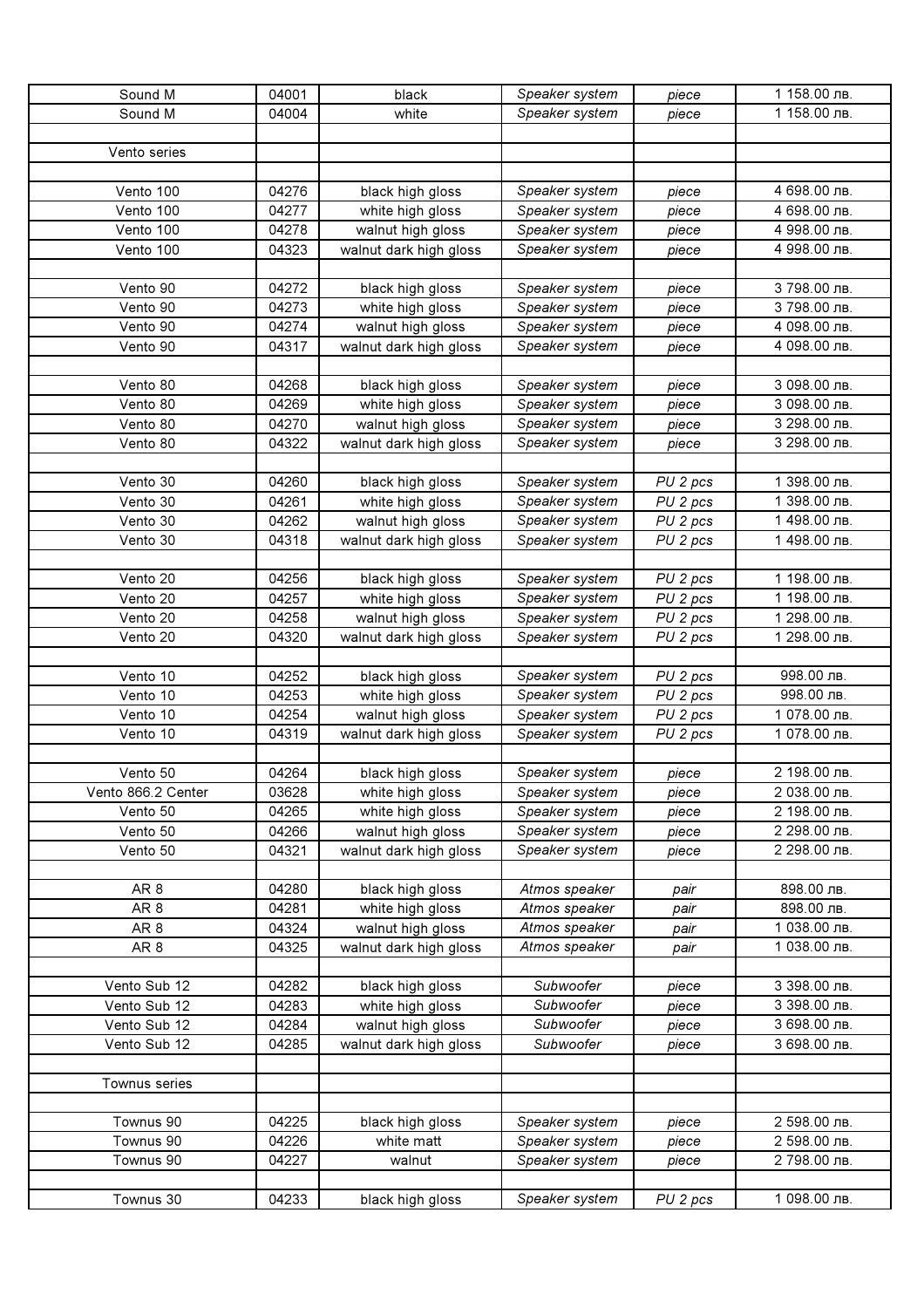| Townus 30         | 04234 | white matt       | Speaker system | PU 2 pcs            | 1 098.00 лв.              |
|-------------------|-------|------------------|----------------|---------------------|---------------------------|
| Townus 30         | 04235 | walnut           | Speaker system | PU <sub>2</sub> pcs | 1 158.00 лв.              |
|                   |       |                  |                |                     |                           |
| Townus 10         | 04237 | black high gloss | Speaker system | PU 2 pcs            | 798.00 лв.                |
| Townus 10         | 04238 | white matt       | Speaker system | PU 2 pcs            | 798.00 лв.                |
| Townus 10         | 04239 | walnut           | Speaker system | PU 2 pcs            | 838.00 лв.                |
|                   |       |                  |                |                     |                           |
| Townus 50         | 04229 | black high gloss | Speaker system | piece               | 1 398.00 лв.              |
| Townus 50         | 04230 | white matt       | Speaker system | piece               | 1 398.00 лв.              |
| Townus 50         | 04231 | walnut           | Speaker system | piece               | $\overline{1}$ 458.00 лв. |
|                   |       |                  |                |                     |                           |
| AR <sub>5</sub>   | 04249 | black high gloss | Atmos speaker  | PU 2 pcs            | 798.00 лв.                |
| AR <sub>5</sub>   | 04250 | white matt       | Atmos speaker  | PU 2 pcs            | 798.00 лв.                |
| AR <sub>5</sub>   | 04333 | walnut           | Atmos speaker  | PU 2 pcs            | 818.00 лв.                |
|                   |       |                  |                |                     |                           |
| Townus Sub 12     | 04330 | black high gloss | Subwoofer      | piece               | 2 698.00 лв.              |
| Townus Sub 12     | 04331 | white matt       | Subwoofer      | piece               | 2 698.00 лв.              |
| Townus Sub 12     | 04332 | walnut           | Subwoofer      | piece               | 2 898.00 лв.              |
|                   |       |                  |                |                     |                           |
| Ergo series       |       |                  |                |                     |                           |
|                   |       |                  |                |                     |                           |
| Ergo 690 DC       | 02505 | wenge brown      | Speaker system | piece               | 2 098.00 лв.              |
| Ergo 690 DC       | 02503 | black            | Speaker system | piece               | 2 098.00 лв.              |
| Ergo 690 DC       | 02504 | cherry           | Speaker system | piece               | 2 298.00 лв.              |
|                   |       |                  |                |                     |                           |
| Ergo 670 DC       | 02502 | wenge brown      | Speaker system | piece               | 1 598.00 лв.              |
| Ergo 670 DC       | 02500 | black            | Speaker system | piece               | 1 598.00 лв.              |
| Ergo 670 DC       | 02501 | cherry           | Speaker system | piece               | 1 698.00 лв.              |
|                   |       |                  |                |                     |                           |
| <b>Ergo 620</b>   | 02496 | wenge brown      | Speaker system | PU 2 pcs            | 998.00 лв.                |
| Ergo 620          | 02494 | black            | Speaker system | PU 2 pcs            | 998.00 лв.                |
| Ergo 620          | 02495 | cherry           | Speaker system | PU 2 pcs            | 1 038.00 лв.              |
|                   |       |                  |                |                     |                           |
| Ergo 655 Center   | 02499 | wenge brown      | Speaker system | piece               | 1 278.00 лв.              |
| Ergo 655 Center   | 02497 | black            | Speaker system | piece               | 1 278.00 лв.              |
| Ergo 655 Center   | 02498 | cherry           | Speaker system | piece               | 1 358.00 лв.              |
|                   |       |                  |                |                     |                           |
| <b>GLE</b> series |       |                  |                |                     |                           |
|                   |       |                  |                |                     |                           |
| <b>GLE 100</b>    | 04355 | black            | Speaker system | piece               | 1 398.00 лв.              |
| <b>GLE 100</b>    | 04356 | white            | Speaker system | piece               | 1 398.00 лв.              |
|                   |       |                  |                |                     |                           |
| GLE 90 AR         | 04204 | black            | Speaker system | piece               | 1 698.00 лв.              |
| GLE 90 AR         | 04205 | white            | Speaker system | piece               | 1 698.00 лв.              |
| GLE 90 AR         | 04365 | makassar         | Speaker system | piece               | 1 698.00 лв.              |
|                   |       |                  |                |                     |                           |
| <b>GLE 90</b>     | 04191 | black            | Speaker system | piece               | 1 098.00 лв.              |
| <b>GLE 90</b>     | 04192 | white            | Speaker system | piece               | 1 098.00 лв.              |
| <b>GLE 90</b>     | 04193 | makassar         | Speaker system | piece               | 1 098.00 лв.              |
|                   |       |                  |                |                     |                           |
| <b>GLE 80</b>     | 04341 | black            | Speaker system | piece               | 998.00 лв.                |
| <b>GLE 80</b>     | 04342 | white            | Speaker system | piece               | 998.00 лв.                |
|                   |       |                  |                |                     |                           |
| <b>GLE 70</b>     | 04188 | black            | Speaker system | piece               | 898.00 лв.                |
| <b>GLE 70</b>     | 04189 | white            | Speaker system | piece               | 898.00 лв.                |
|                   |       |                  |                |                     |                           |
| <b>GLE 30</b>     | 04182 | black            | Speaker system | PU 2 pcs.           | 538.00 лв.                |
| <b>GLE 30</b>     | 04183 | white            | Speaker system | PU 2 pcs.           | 538.00 лв.                |
|                   |       |                  |                |                     |                           |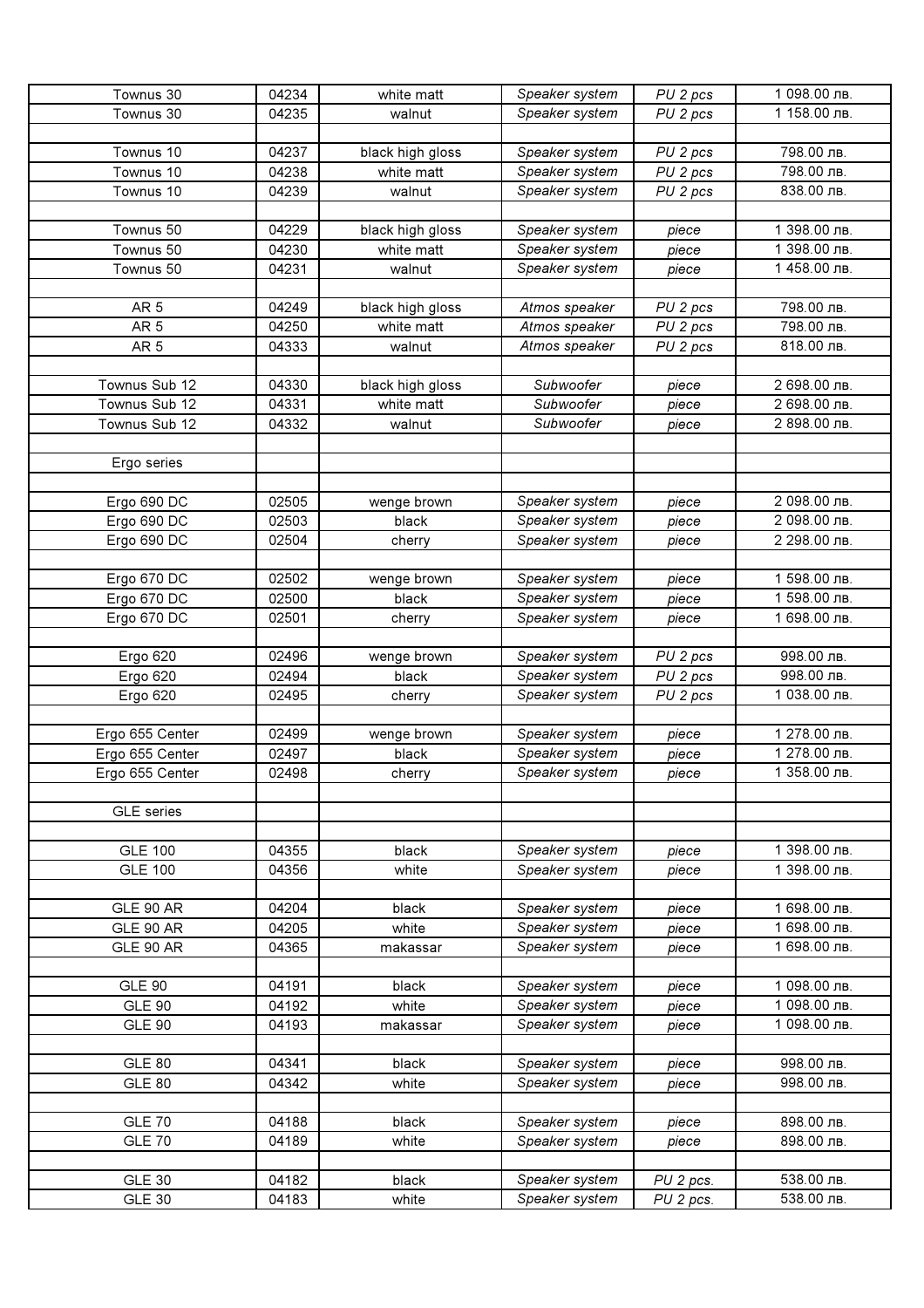| <b>GLE 20</b>    | 04179 | black                        | Speaker system | PU 2 pcs. | 478.00 лв.    |
|------------------|-------|------------------------------|----------------|-----------|---------------|
| <b>GLE 20</b>    | 04180 | white                        | Speaker system | PU 2 pcs. | 478.00 лв.    |
| <b>GLE 20</b>    | 04181 | makassar                     | Speaker system | PU 2 pcs. | 478.00 лв.    |
|                  |       |                              |                |           |               |
| <b>GLE 10</b>    | 04172 | black                        | Speaker system | PU 2 pcs. | 418.00 лв.    |
| <b>GLE 10</b>    | 04173 | white                        | Speaker system | PU 2 pcs. | 418.00 лв.    |
| <b>GLE 10</b>    | 04174 | makassar                     | Speaker system | PU 2 pcs. | 418.00 лв.    |
|                  |       |                              |                |           |               |
| GLE 10 PRO       | 04175 | black                        | Speaker system | PU 2 pcs. | 478.00 лв.    |
| GLE 10 PRO       | 04176 | white                        | Speaker system | PU 2 pcs. | 478.00 лв.    |
|                  |       |                              |                |           |               |
| GLE 15 OnWall    | 04177 | black                        | Speaker system | piece     | 658.00 лв.    |
| GLE 15 OnWall    | 04178 | white                        | Speaker system |           | 658.00 лв.    |
|                  |       |                              |                | piece     |               |
| GLE 50 Center    | 04185 | black                        | Speaker system | piece     | 678.00 лв.    |
| GLE 50 Center    | 04186 | white                        | Speaker system |           | 678.00 лв.    |
|                  |       |                              |                | piece     |               |
| GLE 50 Center    | 04187 | makassar                     | Speaker system | piece     | 678.00 лв.    |
|                  |       |                              |                |           |               |
| AR <sub>4</sub>  | 04202 | black                        | Atmos speaker  | PU 2 pcs  | 698.00 лв.    |
| AR <sub>4</sub>  | 04203 | white                        | Atmos speaker  | PU 2 pcs  | 698.00 лв.    |
|                  |       |                              |                |           |               |
| <b>GLE 406</b>   | 04118 | white                        | Speaker system | PU 2 pcs  | 498.00 лв.    |
|                  |       |                              |                |           |               |
| CD Series        |       |                              |                |           |               |
| CD 290.3         | 03481 | black                        |                |           | 1 238.00 лв.  |
|                  |       |                              | Speaker system | PU 2 pcs  | 1 238.00 лв.  |
| CD 290.3         | 03482 | silver                       | Speaker system | PU 2 pcs  |               |
| CD 290.3         | 03525 | white high gloss             | Speaker system | PU 2 pcs  | $1398.00$ лв. |
|                  |       |                              |                |           |               |
| CD 250.3         | 03479 | black matt (anodized) finish | Speaker system | piece     | 838.00 лв.    |
| CD 250.3         | 03480 | silver alu (anodized) finish | Speaker system | piece     | 838.00 лв.    |
| CD 250.3         | 03524 | white high gloss             | Speaker system | piece     | 998.00 лв.    |
|                  |       |                              |                |           |               |
| CD 220.3         | 03477 | black matt (anodized) finish | Speaker system | PU 2 pcs  | 458.00 лв.    |
| CD 220.3         | 03478 | silver alu (anodized) finish | Speaker system | PU 2 pcs  | 458.00 лв.    |
| CD 220.3         | 03523 | white high gloss             | Speaker system | PU 2 pcs  | 578.00 лв.    |
|                  |       |                              |                |           |               |
| Subwoofer series |       |                              |                |           |               |
|                  |       |                              |                |           |               |
| Power Sub 8      | 04211 | black                        | Subwoofer      | piece     | 1 078.00 лв.  |
| Power Sub 8      | 04212 | white                        | Subwoofer      | piece     | $1078.00$ лв. |
|                  |       |                              |                |           |               |
| Power Sub 10     | 04215 | black                        | Subwoofer      | piece     | 1 298.00 лв.  |
| Power Sub 10     | 04216 | white                        | Subwoofer      | piece     | 1 298.00 лв.  |
|                  |       |                              |                |           |               |
| Power Sub 12     | 04219 | black                        | Subwoofer      | piece     | 1 558.00 лв.  |
| Power Sub 12     | 04220 | white                        | Subwoofer      | piece     | 1 558.00 лв.  |
|                  |       |                              |                |           |               |
| <b>SUB 1500</b>  | 03678 | black high gloss             | Subwoofer      | piece     | 4 318.00 лв.  |
| <b>SUB 1500</b>  | 03679 | white high gloss             | Subwoofer      | piece     | 4 318.00 лв.  |
|                  |       |                              |                |           |               |
| <b>SUB 601</b>   | 03777 | black high gloss             | Subwoofer      | piece     | 958.00 лв.    |
| <b>SUB 601</b>   | 03778 | white high gloss             | Subwoofer      | piece     | 958.00 лв.    |
|                  |       |                              |                |           |               |
| ASF 75 SC        | 02698 | black                        | Subwoofer      | piece     | 798.00 лв.    |
| ASF 75 SC        | 02700 | white                        | Subwoofer      | piece     | 798.00 лв.    |
|                  |       |                              |                |           |               |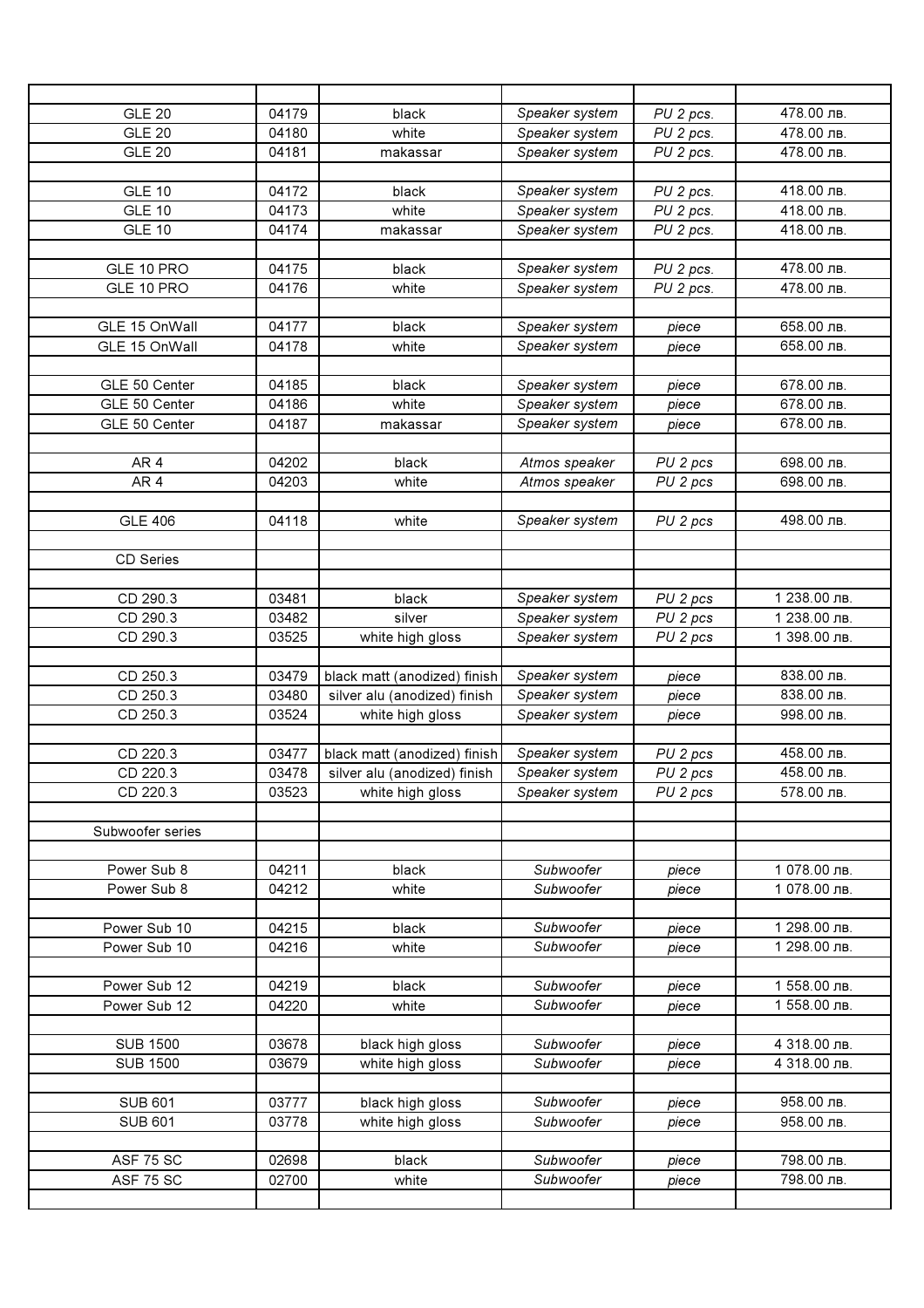| Movie series     |       |                  |                |                |              |
|------------------|-------|------------------|----------------|----------------|--------------|
|                  |       |                  |                |                |              |
| Movie 2050.3     | 03831 | black            | Speaker system | system (2 ctn) | 4 998.00 лв. |
| Movie 2050.3     | 03833 | white high gloss | Speaker system | system (2 ctn) | 5798.00 лв.  |
|                  |       |                  |                |                |              |
| Movie 2005.3     | 03828 | black            | Speaker system | system (1 ctn) | 3 598.00 лв. |
| Movie 2005.3     | 03830 | white high gloss | Speaker system | system (1 ctn) | 4 198.00 лв. |
|                  |       |                  |                |                |              |
| Movie 365        | 03494 | black            | Speaker system | system (1 ctn) | 1798.00 лв.  |
| Movie 365        | 03495 | white            | Speaker system | system (1 ctn) | 1798.00 лв.  |
|                  |       |                  |                |                |              |
| Movie 265        | 03500 | black            | Speaker system | system (1 ctn) | 1 438.00 лв. |
| Movie 265        | 03501 | white            | Speaker system | system (1 ctn) | 1 438.00 лв. |
|                  |       |                  |                |                |              |
| Movie 165        | 03441 | black            | Speaker system | system (1 ctn) | 1 198.00 лв. |
| Movie 165        | 03443 | white            | Speaker system | system (1 ctn) | 1 198.00 лв. |
|                  |       |                  |                |                |              |
| Movie 135        | 03437 | black            | Speaker system | system (1 ctn) | 998.00 лв.   |
| Movie 135        | 03439 | white            | Speaker system | system (1 ctn) | 998.00 лв.   |
|                  |       |                  |                |                |              |
| Movie 95         | 03433 | black            | Speaker system | system (1 ctn) | 878.00 лв.   |
| Movie 95         | 03435 | white            | Speaker system | system (1 ctn) | 878.00 лв.   |
|                  |       |                  |                |                |              |
|                  |       |                  |                |                |              |
|                  |       |                  |                |                |              |
|                  |       |                  |                |                |              |
| Pro House Series |       |                  |                |                |              |
|                  |       |                  |                |                |              |
| Atelier 1100     | 03808 | white semi-gloss | Speaker system | piece          | 1 570.00 лв. |
| Atelier 1100     | 03809 | black semi-gloss | Speaker system | piece          | 1 570.00 лв. |
|                  |       |                  |                |                |              |
| Atelier 1150     | 03810 | white semi-gloss | Speaker system | piece          | 1 570.00 лв. |
| Atelier 1150     | 03811 | black semi-gloss | Speaker system | piece          | 1 570.00 лв. |
|                  |       |                  |                |                |              |
| Atelier 900      | 03804 | white semi-gloss | Speaker system | piece          | 1 370.00 лв. |
| Atelier 900      | 03805 | black semi-gloss | Speaker system | piece          | 1 370.00 лв. |
|                  |       |                  |                |                |              |
| Atelier 950      | 03806 | white semi-gloss | Speaker system | piece          | 1 370.00 лв. |
| Atelier 950      | 03807 | black semi-gloss | Speaker system | piece          | 1 370.00 лв. |
|                  |       |                  |                |                |              |
| Atelier 700      | 03486 | white semi-gloss | Speaker system | piece          | 1 170.00 лв. |
| Atelier 700      | 03858 | black semi-gloss | Speaker system | piece          | 1 170.00 лв. |
|                  |       |                  |                |                |              |
| Atelier 750      | 03489 | white semi-gloss | Speaker system | piece          | 1 170.00 лв. |
| Atelier 750      | 03859 | black semi-gloss | Speaker system | piece          | 1 170.00 лв. |
|                  |       |                  |                |                |              |
| Atelier 500      | 03485 | white semi-gloss | Speaker system | piece          | 970.00 лв.   |
| Atelier 500      | 03856 | black semi-gloss | Speaker system | piece          | 970.00 лв.   |
|                  |       |                  |                |                |              |
| Atelier 550      | 03488 | white semi-gloss | Speaker system | piece          | 970.00 лв.   |
| Atelier 550      | 03857 | black semi-gloss | Speaker system | piece          | 970.00 лв.   |
|                  |       |                  |                |                |              |
| Atelier 300      | 03484 | white semi-gloss | Speaker system | piece          | 830.00 лв.   |
|                  |       |                  |                |                |              |
| Plus XL.3        | 02953 | black            | Speaker system | PU 4 pcs       | 338.00 лв.   |
| Plus XL.3        | 02955 | white            | Speaker system | PU 4 pcs       | 338.00 лв.   |
|                  |       |                  |                |                |              |
| Plus X.3         | 02950 | black            | Speaker system | PU 4 pcs       | 298.00 лв.   |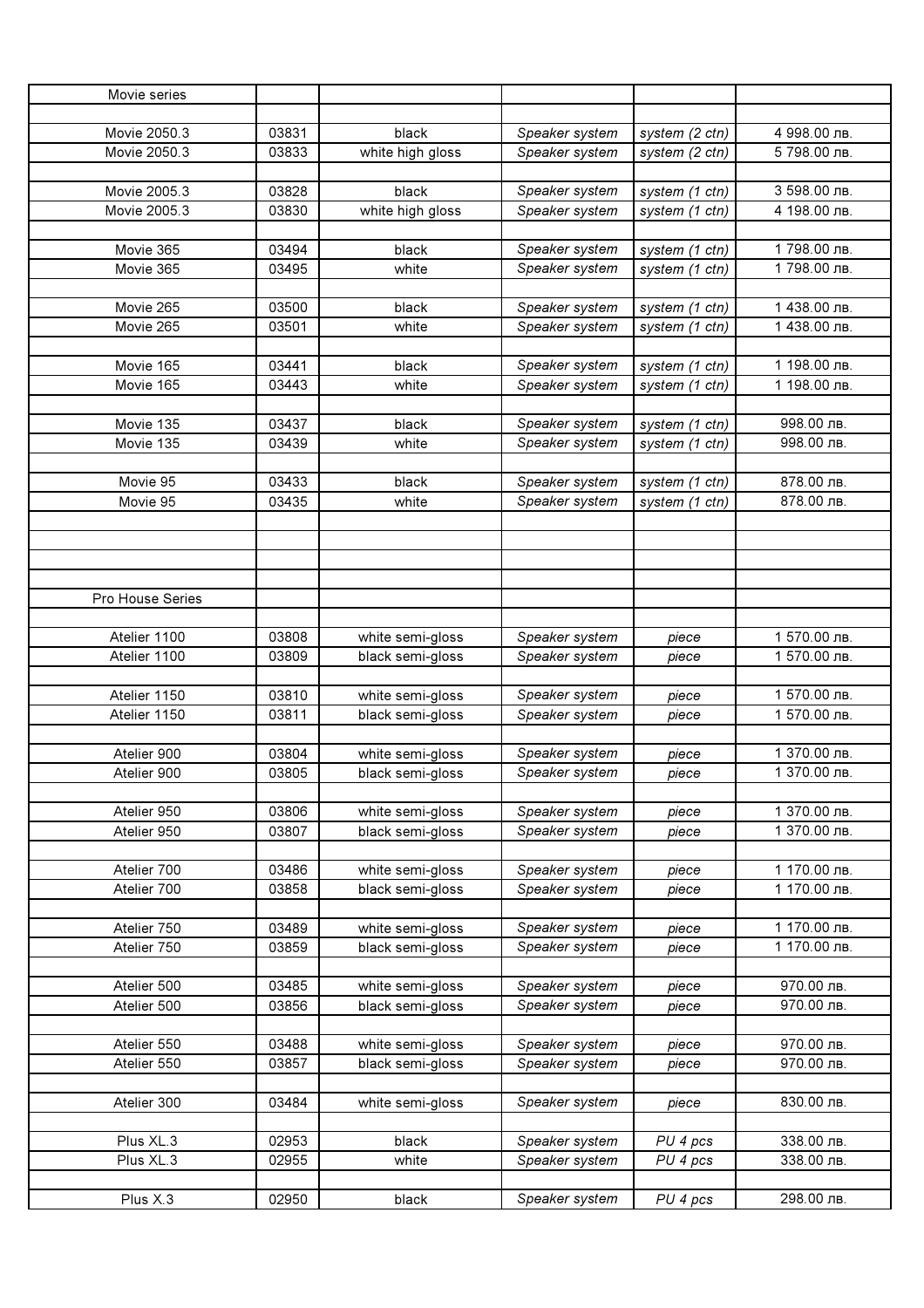| 178.00 лв.<br>Plus MX.3<br>Speaker system<br>03086<br>PU 4 pcs<br>black high gloss<br>Plus MX.3<br>178.00 лв.<br>Speaker system<br>03088<br>white high gloss<br>PU 4 pcs<br>Pro XL.3<br>PU 2 pcs<br>378.00 лв.<br>02970<br>black<br>Speaker system<br>378.00 лв.<br>Pro XL.3<br>02971<br>white<br>Speaker system<br>PU 2 pcs<br>Pro X.3<br>Speaker system<br>318.00 лв.<br>02968<br>PU 2 pcs<br>black<br>Pro X.3<br>318.00 лв.<br>Speaker system<br>PU 2 pcs<br>02969<br>white<br>Speaker system<br>738.00 лв.<br>AM <sub>5</sub><br>03419<br>black<br>piece<br>AM <sub>5</sub><br>03420<br>white<br>Speaker system<br>738.00 лв.<br>piece<br><b>InWall Series</b><br>690.00 лв.<br>InWall 989<br>03763<br>PU <sub>2</sub> pcs<br>white<br>Speaker system<br>InWall 949<br>03760<br>530.00 лв.<br>white<br>Speaker system<br>PU 2 pcs<br>InWall 949 LCR<br>03761<br>Speaker system<br>white<br>710.00 лв.<br>piece<br>Speaker system<br>570.00 лв.<br>InWall 885<br>03731<br>white<br>PU 2 pcs<br>510.00 лв.<br>In Wall 865<br>Speaker system<br>02921<br>white<br>PU 2 pcs<br>InWall 845<br>02919<br>white<br>430.00 лв.<br>Speaker system<br>PU 2 pcs<br>In Wall 845 LCR<br>02920<br>white<br>Speaker system<br>610.00 лв.<br>piece<br>InWall 443<br>Speaker system<br>350.00 лв.<br>03769<br>white<br>PU 2 pcs<br>InWall 443 LCR<br>03770<br>470.00 лв.<br>white<br>Speaker system<br>piece<br><b>InCeiling Series</b><br>InCeiling 845<br>02923<br>white<br>PU 2 pcs<br>410.00 лв.<br>Speaker system<br>530.00 лв.<br>02925<br>Speaker system<br>InCeiling 865 DT<br>white<br>piece<br>InCeiling 865<br>02924<br>Speaker system<br>450.00 лв.<br>white<br>PU 2 pcs<br>Speaker system<br>530.00 лв.<br>InCeiling 885<br>03729<br>white<br>PU <sub>2</sub> pcs<br>InCeiling 949<br>03764<br>Speaker system<br>PU 2 pcs<br>490.00 лв.<br>white<br>470.00 лв.<br>InCeiling 949-16<br>04148<br>Speaker system<br>PU 2 pcs<br>white<br>InCeiling 969 PRO<br>03819<br>Speaker system<br>PU 2 pcs<br>610.00 лв.<br>white<br>570.00 лв.<br>InCeiling 969<br>03765<br>Speaker system<br>white<br>PU 2 pcs<br>InCeiling 989<br>03767<br>PU 2 pcs<br>white<br>Speaker system<br>650.00 лв.<br>378.00 лв.<br>Speaker system<br>InCeiling 483<br>03776<br>white<br>PU 2 pcs<br>03774<br>white<br>350.00 лв.<br>InCeiling 463<br>Speaker system<br>PU 2 pcs<br>03773<br>310.00 лв.<br>InCeiling 443<br>white<br>Speaker system<br>PU 2 pcs<br>618.00 лв.<br>InCeiling 855 T<br>03834<br>white<br>Speaker system<br>piece<br>Speaker system<br>738.00 лв.<br>InCeiling 855 T-BC-7<br>03691<br>white<br>piece<br>InCeiling 855 T-BC-15<br>03692<br>white<br>Speaker system<br>798.00 лв.<br>piece | Plus X.3 | 02952 | white | Speaker system | PU 4 pcs | 298.00 лв. |
|--------------------------------------------------------------------------------------------------------------------------------------------------------------------------------------------------------------------------------------------------------------------------------------------------------------------------------------------------------------------------------------------------------------------------------------------------------------------------------------------------------------------------------------------------------------------------------------------------------------------------------------------------------------------------------------------------------------------------------------------------------------------------------------------------------------------------------------------------------------------------------------------------------------------------------------------------------------------------------------------------------------------------------------------------------------------------------------------------------------------------------------------------------------------------------------------------------------------------------------------------------------------------------------------------------------------------------------------------------------------------------------------------------------------------------------------------------------------------------------------------------------------------------------------------------------------------------------------------------------------------------------------------------------------------------------------------------------------------------------------------------------------------------------------------------------------------------------------------------------------------------------------------------------------------------------------------------------------------------------------------------------------------------------------------------------------------------------------------------------------------------------------------------------------------------------------------------------------------------------------------------------------------------------------------------------------------------------------------------------------------------------------------------------------------------------------------------------------------------------------------------------------------------------------------------------------------------------------------------------------------------------------------------------------------------------|----------|-------|-------|----------------|----------|------------|
|                                                                                                                                                                                                                                                                                                                                                                                                                                                                                                                                                                                                                                                                                                                                                                                                                                                                                                                                                                                                                                                                                                                                                                                                                                                                                                                                                                                                                                                                                                                                                                                                                                                                                                                                                                                                                                                                                                                                                                                                                                                                                                                                                                                                                                                                                                                                                                                                                                                                                                                                                                                                                                                                                      |          |       |       |                |          |            |
|                                                                                                                                                                                                                                                                                                                                                                                                                                                                                                                                                                                                                                                                                                                                                                                                                                                                                                                                                                                                                                                                                                                                                                                                                                                                                                                                                                                                                                                                                                                                                                                                                                                                                                                                                                                                                                                                                                                                                                                                                                                                                                                                                                                                                                                                                                                                                                                                                                                                                                                                                                                                                                                                                      |          |       |       |                |          |            |
|                                                                                                                                                                                                                                                                                                                                                                                                                                                                                                                                                                                                                                                                                                                                                                                                                                                                                                                                                                                                                                                                                                                                                                                                                                                                                                                                                                                                                                                                                                                                                                                                                                                                                                                                                                                                                                                                                                                                                                                                                                                                                                                                                                                                                                                                                                                                                                                                                                                                                                                                                                                                                                                                                      |          |       |       |                |          |            |
|                                                                                                                                                                                                                                                                                                                                                                                                                                                                                                                                                                                                                                                                                                                                                                                                                                                                                                                                                                                                                                                                                                                                                                                                                                                                                                                                                                                                                                                                                                                                                                                                                                                                                                                                                                                                                                                                                                                                                                                                                                                                                                                                                                                                                                                                                                                                                                                                                                                                                                                                                                                                                                                                                      |          |       |       |                |          |            |
|                                                                                                                                                                                                                                                                                                                                                                                                                                                                                                                                                                                                                                                                                                                                                                                                                                                                                                                                                                                                                                                                                                                                                                                                                                                                                                                                                                                                                                                                                                                                                                                                                                                                                                                                                                                                                                                                                                                                                                                                                                                                                                                                                                                                                                                                                                                                                                                                                                                                                                                                                                                                                                                                                      |          |       |       |                |          |            |
|                                                                                                                                                                                                                                                                                                                                                                                                                                                                                                                                                                                                                                                                                                                                                                                                                                                                                                                                                                                                                                                                                                                                                                                                                                                                                                                                                                                                                                                                                                                                                                                                                                                                                                                                                                                                                                                                                                                                                                                                                                                                                                                                                                                                                                                                                                                                                                                                                                                                                                                                                                                                                                                                                      |          |       |       |                |          |            |
|                                                                                                                                                                                                                                                                                                                                                                                                                                                                                                                                                                                                                                                                                                                                                                                                                                                                                                                                                                                                                                                                                                                                                                                                                                                                                                                                                                                                                                                                                                                                                                                                                                                                                                                                                                                                                                                                                                                                                                                                                                                                                                                                                                                                                                                                                                                                                                                                                                                                                                                                                                                                                                                                                      |          |       |       |                |          |            |
|                                                                                                                                                                                                                                                                                                                                                                                                                                                                                                                                                                                                                                                                                                                                                                                                                                                                                                                                                                                                                                                                                                                                                                                                                                                                                                                                                                                                                                                                                                                                                                                                                                                                                                                                                                                                                                                                                                                                                                                                                                                                                                                                                                                                                                                                                                                                                                                                                                                                                                                                                                                                                                                                                      |          |       |       |                |          |            |
|                                                                                                                                                                                                                                                                                                                                                                                                                                                                                                                                                                                                                                                                                                                                                                                                                                                                                                                                                                                                                                                                                                                                                                                                                                                                                                                                                                                                                                                                                                                                                                                                                                                                                                                                                                                                                                                                                                                                                                                                                                                                                                                                                                                                                                                                                                                                                                                                                                                                                                                                                                                                                                                                                      |          |       |       |                |          |            |
|                                                                                                                                                                                                                                                                                                                                                                                                                                                                                                                                                                                                                                                                                                                                                                                                                                                                                                                                                                                                                                                                                                                                                                                                                                                                                                                                                                                                                                                                                                                                                                                                                                                                                                                                                                                                                                                                                                                                                                                                                                                                                                                                                                                                                                                                                                                                                                                                                                                                                                                                                                                                                                                                                      |          |       |       |                |          |            |
|                                                                                                                                                                                                                                                                                                                                                                                                                                                                                                                                                                                                                                                                                                                                                                                                                                                                                                                                                                                                                                                                                                                                                                                                                                                                                                                                                                                                                                                                                                                                                                                                                                                                                                                                                                                                                                                                                                                                                                                                                                                                                                                                                                                                                                                                                                                                                                                                                                                                                                                                                                                                                                                                                      |          |       |       |                |          |            |
|                                                                                                                                                                                                                                                                                                                                                                                                                                                                                                                                                                                                                                                                                                                                                                                                                                                                                                                                                                                                                                                                                                                                                                                                                                                                                                                                                                                                                                                                                                                                                                                                                                                                                                                                                                                                                                                                                                                                                                                                                                                                                                                                                                                                                                                                                                                                                                                                                                                                                                                                                                                                                                                                                      |          |       |       |                |          |            |
|                                                                                                                                                                                                                                                                                                                                                                                                                                                                                                                                                                                                                                                                                                                                                                                                                                                                                                                                                                                                                                                                                                                                                                                                                                                                                                                                                                                                                                                                                                                                                                                                                                                                                                                                                                                                                                                                                                                                                                                                                                                                                                                                                                                                                                                                                                                                                                                                                                                                                                                                                                                                                                                                                      |          |       |       |                |          |            |
|                                                                                                                                                                                                                                                                                                                                                                                                                                                                                                                                                                                                                                                                                                                                                                                                                                                                                                                                                                                                                                                                                                                                                                                                                                                                                                                                                                                                                                                                                                                                                                                                                                                                                                                                                                                                                                                                                                                                                                                                                                                                                                                                                                                                                                                                                                                                                                                                                                                                                                                                                                                                                                                                                      |          |       |       |                |          |            |
|                                                                                                                                                                                                                                                                                                                                                                                                                                                                                                                                                                                                                                                                                                                                                                                                                                                                                                                                                                                                                                                                                                                                                                                                                                                                                                                                                                                                                                                                                                                                                                                                                                                                                                                                                                                                                                                                                                                                                                                                                                                                                                                                                                                                                                                                                                                                                                                                                                                                                                                                                                                                                                                                                      |          |       |       |                |          |            |
|                                                                                                                                                                                                                                                                                                                                                                                                                                                                                                                                                                                                                                                                                                                                                                                                                                                                                                                                                                                                                                                                                                                                                                                                                                                                                                                                                                                                                                                                                                                                                                                                                                                                                                                                                                                                                                                                                                                                                                                                                                                                                                                                                                                                                                                                                                                                                                                                                                                                                                                                                                                                                                                                                      |          |       |       |                |          |            |
|                                                                                                                                                                                                                                                                                                                                                                                                                                                                                                                                                                                                                                                                                                                                                                                                                                                                                                                                                                                                                                                                                                                                                                                                                                                                                                                                                                                                                                                                                                                                                                                                                                                                                                                                                                                                                                                                                                                                                                                                                                                                                                                                                                                                                                                                                                                                                                                                                                                                                                                                                                                                                                                                                      |          |       |       |                |          |            |
|                                                                                                                                                                                                                                                                                                                                                                                                                                                                                                                                                                                                                                                                                                                                                                                                                                                                                                                                                                                                                                                                                                                                                                                                                                                                                                                                                                                                                                                                                                                                                                                                                                                                                                                                                                                                                                                                                                                                                                                                                                                                                                                                                                                                                                                                                                                                                                                                                                                                                                                                                                                                                                                                                      |          |       |       |                |          |            |
|                                                                                                                                                                                                                                                                                                                                                                                                                                                                                                                                                                                                                                                                                                                                                                                                                                                                                                                                                                                                                                                                                                                                                                                                                                                                                                                                                                                                                                                                                                                                                                                                                                                                                                                                                                                                                                                                                                                                                                                                                                                                                                                                                                                                                                                                                                                                                                                                                                                                                                                                                                                                                                                                                      |          |       |       |                |          |            |
|                                                                                                                                                                                                                                                                                                                                                                                                                                                                                                                                                                                                                                                                                                                                                                                                                                                                                                                                                                                                                                                                                                                                                                                                                                                                                                                                                                                                                                                                                                                                                                                                                                                                                                                                                                                                                                                                                                                                                                                                                                                                                                                                                                                                                                                                                                                                                                                                                                                                                                                                                                                                                                                                                      |          |       |       |                |          |            |
|                                                                                                                                                                                                                                                                                                                                                                                                                                                                                                                                                                                                                                                                                                                                                                                                                                                                                                                                                                                                                                                                                                                                                                                                                                                                                                                                                                                                                                                                                                                                                                                                                                                                                                                                                                                                                                                                                                                                                                                                                                                                                                                                                                                                                                                                                                                                                                                                                                                                                                                                                                                                                                                                                      |          |       |       |                |          |            |
|                                                                                                                                                                                                                                                                                                                                                                                                                                                                                                                                                                                                                                                                                                                                                                                                                                                                                                                                                                                                                                                                                                                                                                                                                                                                                                                                                                                                                                                                                                                                                                                                                                                                                                                                                                                                                                                                                                                                                                                                                                                                                                                                                                                                                                                                                                                                                                                                                                                                                                                                                                                                                                                                                      |          |       |       |                |          |            |
|                                                                                                                                                                                                                                                                                                                                                                                                                                                                                                                                                                                                                                                                                                                                                                                                                                                                                                                                                                                                                                                                                                                                                                                                                                                                                                                                                                                                                                                                                                                                                                                                                                                                                                                                                                                                                                                                                                                                                                                                                                                                                                                                                                                                                                                                                                                                                                                                                                                                                                                                                                                                                                                                                      |          |       |       |                |          |            |
|                                                                                                                                                                                                                                                                                                                                                                                                                                                                                                                                                                                                                                                                                                                                                                                                                                                                                                                                                                                                                                                                                                                                                                                                                                                                                                                                                                                                                                                                                                                                                                                                                                                                                                                                                                                                                                                                                                                                                                                                                                                                                                                                                                                                                                                                                                                                                                                                                                                                                                                                                                                                                                                                                      |          |       |       |                |          |            |
|                                                                                                                                                                                                                                                                                                                                                                                                                                                                                                                                                                                                                                                                                                                                                                                                                                                                                                                                                                                                                                                                                                                                                                                                                                                                                                                                                                                                                                                                                                                                                                                                                                                                                                                                                                                                                                                                                                                                                                                                                                                                                                                                                                                                                                                                                                                                                                                                                                                                                                                                                                                                                                                                                      |          |       |       |                |          |            |
|                                                                                                                                                                                                                                                                                                                                                                                                                                                                                                                                                                                                                                                                                                                                                                                                                                                                                                                                                                                                                                                                                                                                                                                                                                                                                                                                                                                                                                                                                                                                                                                                                                                                                                                                                                                                                                                                                                                                                                                                                                                                                                                                                                                                                                                                                                                                                                                                                                                                                                                                                                                                                                                                                      |          |       |       |                |          |            |
|                                                                                                                                                                                                                                                                                                                                                                                                                                                                                                                                                                                                                                                                                                                                                                                                                                                                                                                                                                                                                                                                                                                                                                                                                                                                                                                                                                                                                                                                                                                                                                                                                                                                                                                                                                                                                                                                                                                                                                                                                                                                                                                                                                                                                                                                                                                                                                                                                                                                                                                                                                                                                                                                                      |          |       |       |                |          |            |
|                                                                                                                                                                                                                                                                                                                                                                                                                                                                                                                                                                                                                                                                                                                                                                                                                                                                                                                                                                                                                                                                                                                                                                                                                                                                                                                                                                                                                                                                                                                                                                                                                                                                                                                                                                                                                                                                                                                                                                                                                                                                                                                                                                                                                                                                                                                                                                                                                                                                                                                                                                                                                                                                                      |          |       |       |                |          |            |
|                                                                                                                                                                                                                                                                                                                                                                                                                                                                                                                                                                                                                                                                                                                                                                                                                                                                                                                                                                                                                                                                                                                                                                                                                                                                                                                                                                                                                                                                                                                                                                                                                                                                                                                                                                                                                                                                                                                                                                                                                                                                                                                                                                                                                                                                                                                                                                                                                                                                                                                                                                                                                                                                                      |          |       |       |                |          |            |
|                                                                                                                                                                                                                                                                                                                                                                                                                                                                                                                                                                                                                                                                                                                                                                                                                                                                                                                                                                                                                                                                                                                                                                                                                                                                                                                                                                                                                                                                                                                                                                                                                                                                                                                                                                                                                                                                                                                                                                                                                                                                                                                                                                                                                                                                                                                                                                                                                                                                                                                                                                                                                                                                                      |          |       |       |                |          |            |
|                                                                                                                                                                                                                                                                                                                                                                                                                                                                                                                                                                                                                                                                                                                                                                                                                                                                                                                                                                                                                                                                                                                                                                                                                                                                                                                                                                                                                                                                                                                                                                                                                                                                                                                                                                                                                                                                                                                                                                                                                                                                                                                                                                                                                                                                                                                                                                                                                                                                                                                                                                                                                                                                                      |          |       |       |                |          |            |
|                                                                                                                                                                                                                                                                                                                                                                                                                                                                                                                                                                                                                                                                                                                                                                                                                                                                                                                                                                                                                                                                                                                                                                                                                                                                                                                                                                                                                                                                                                                                                                                                                                                                                                                                                                                                                                                                                                                                                                                                                                                                                                                                                                                                                                                                                                                                                                                                                                                                                                                                                                                                                                                                                      |          |       |       |                |          |            |
|                                                                                                                                                                                                                                                                                                                                                                                                                                                                                                                                                                                                                                                                                                                                                                                                                                                                                                                                                                                                                                                                                                                                                                                                                                                                                                                                                                                                                                                                                                                                                                                                                                                                                                                                                                                                                                                                                                                                                                                                                                                                                                                                                                                                                                                                                                                                                                                                                                                                                                                                                                                                                                                                                      |          |       |       |                |          |            |
|                                                                                                                                                                                                                                                                                                                                                                                                                                                                                                                                                                                                                                                                                                                                                                                                                                                                                                                                                                                                                                                                                                                                                                                                                                                                                                                                                                                                                                                                                                                                                                                                                                                                                                                                                                                                                                                                                                                                                                                                                                                                                                                                                                                                                                                                                                                                                                                                                                                                                                                                                                                                                                                                                      |          |       |       |                |          |            |
|                                                                                                                                                                                                                                                                                                                                                                                                                                                                                                                                                                                                                                                                                                                                                                                                                                                                                                                                                                                                                                                                                                                                                                                                                                                                                                                                                                                                                                                                                                                                                                                                                                                                                                                                                                                                                                                                                                                                                                                                                                                                                                                                                                                                                                                                                                                                                                                                                                                                                                                                                                                                                                                                                      |          |       |       |                |          |            |
|                                                                                                                                                                                                                                                                                                                                                                                                                                                                                                                                                                                                                                                                                                                                                                                                                                                                                                                                                                                                                                                                                                                                                                                                                                                                                                                                                                                                                                                                                                                                                                                                                                                                                                                                                                                                                                                                                                                                                                                                                                                                                                                                                                                                                                                                                                                                                                                                                                                                                                                                                                                                                                                                                      |          |       |       |                |          |            |
|                                                                                                                                                                                                                                                                                                                                                                                                                                                                                                                                                                                                                                                                                                                                                                                                                                                                                                                                                                                                                                                                                                                                                                                                                                                                                                                                                                                                                                                                                                                                                                                                                                                                                                                                                                                                                                                                                                                                                                                                                                                                                                                                                                                                                                                                                                                                                                                                                                                                                                                                                                                                                                                                                      |          |       |       |                |          |            |
|                                                                                                                                                                                                                                                                                                                                                                                                                                                                                                                                                                                                                                                                                                                                                                                                                                                                                                                                                                                                                                                                                                                                                                                                                                                                                                                                                                                                                                                                                                                                                                                                                                                                                                                                                                                                                                                                                                                                                                                                                                                                                                                                                                                                                                                                                                                                                                                                                                                                                                                                                                                                                                                                                      |          |       |       |                |          |            |
|                                                                                                                                                                                                                                                                                                                                                                                                                                                                                                                                                                                                                                                                                                                                                                                                                                                                                                                                                                                                                                                                                                                                                                                                                                                                                                                                                                                                                                                                                                                                                                                                                                                                                                                                                                                                                                                                                                                                                                                                                                                                                                                                                                                                                                                                                                                                                                                                                                                                                                                                                                                                                                                                                      |          |       |       |                |          |            |
|                                                                                                                                                                                                                                                                                                                                                                                                                                                                                                                                                                                                                                                                                                                                                                                                                                                                                                                                                                                                                                                                                                                                                                                                                                                                                                                                                                                                                                                                                                                                                                                                                                                                                                                                                                                                                                                                                                                                                                                                                                                                                                                                                                                                                                                                                                                                                                                                                                                                                                                                                                                                                                                                                      |          |       |       |                |          |            |
|                                                                                                                                                                                                                                                                                                                                                                                                                                                                                                                                                                                                                                                                                                                                                                                                                                                                                                                                                                                                                                                                                                                                                                                                                                                                                                                                                                                                                                                                                                                                                                                                                                                                                                                                                                                                                                                                                                                                                                                                                                                                                                                                                                                                                                                                                                                                                                                                                                                                                                                                                                                                                                                                                      |          |       |       |                |          |            |
|                                                                                                                                                                                                                                                                                                                                                                                                                                                                                                                                                                                                                                                                                                                                                                                                                                                                                                                                                                                                                                                                                                                                                                                                                                                                                                                                                                                                                                                                                                                                                                                                                                                                                                                                                                                                                                                                                                                                                                                                                                                                                                                                                                                                                                                                                                                                                                                                                                                                                                                                                                                                                                                                                      |          |       |       |                |          |            |
|                                                                                                                                                                                                                                                                                                                                                                                                                                                                                                                                                                                                                                                                                                                                                                                                                                                                                                                                                                                                                                                                                                                                                                                                                                                                                                                                                                                                                                                                                                                                                                                                                                                                                                                                                                                                                                                                                                                                                                                                                                                                                                                                                                                                                                                                                                                                                                                                                                                                                                                                                                                                                                                                                      |          |       |       |                |          |            |
|                                                                                                                                                                                                                                                                                                                                                                                                                                                                                                                                                                                                                                                                                                                                                                                                                                                                                                                                                                                                                                                                                                                                                                                                                                                                                                                                                                                                                                                                                                                                                                                                                                                                                                                                                                                                                                                                                                                                                                                                                                                                                                                                                                                                                                                                                                                                                                                                                                                                                                                                                                                                                                                                                      |          |       |       |                |          |            |
|                                                                                                                                                                                                                                                                                                                                                                                                                                                                                                                                                                                                                                                                                                                                                                                                                                                                                                                                                                                                                                                                                                                                                                                                                                                                                                                                                                                                                                                                                                                                                                                                                                                                                                                                                                                                                                                                                                                                                                                                                                                                                                                                                                                                                                                                                                                                                                                                                                                                                                                                                                                                                                                                                      |          |       |       |                |          |            |
|                                                                                                                                                                                                                                                                                                                                                                                                                                                                                                                                                                                                                                                                                                                                                                                                                                                                                                                                                                                                                                                                                                                                                                                                                                                                                                                                                                                                                                                                                                                                                                                                                                                                                                                                                                                                                                                                                                                                                                                                                                                                                                                                                                                                                                                                                                                                                                                                                                                                                                                                                                                                                                                                                      |          |       |       |                |          |            |
|                                                                                                                                                                                                                                                                                                                                                                                                                                                                                                                                                                                                                                                                                                                                                                                                                                                                                                                                                                                                                                                                                                                                                                                                                                                                                                                                                                                                                                                                                                                                                                                                                                                                                                                                                                                                                                                                                                                                                                                                                                                                                                                                                                                                                                                                                                                                                                                                                                                                                                                                                                                                                                                                                      |          |       |       |                |          |            |
|                                                                                                                                                                                                                                                                                                                                                                                                                                                                                                                                                                                                                                                                                                                                                                                                                                                                                                                                                                                                                                                                                                                                                                                                                                                                                                                                                                                                                                                                                                                                                                                                                                                                                                                                                                                                                                                                                                                                                                                                                                                                                                                                                                                                                                                                                                                                                                                                                                                                                                                                                                                                                                                                                      |          |       |       |                |          |            |
|                                                                                                                                                                                                                                                                                                                                                                                                                                                                                                                                                                                                                                                                                                                                                                                                                                                                                                                                                                                                                                                                                                                                                                                                                                                                                                                                                                                                                                                                                                                                                                                                                                                                                                                                                                                                                                                                                                                                                                                                                                                                                                                                                                                                                                                                                                                                                                                                                                                                                                                                                                                                                                                                                      |          |       |       |                |          |            |
|                                                                                                                                                                                                                                                                                                                                                                                                                                                                                                                                                                                                                                                                                                                                                                                                                                                                                                                                                                                                                                                                                                                                                                                                                                                                                                                                                                                                                                                                                                                                                                                                                                                                                                                                                                                                                                                                                                                                                                                                                                                                                                                                                                                                                                                                                                                                                                                                                                                                                                                                                                                                                                                                                      |          |       |       |                |          |            |
|                                                                                                                                                                                                                                                                                                                                                                                                                                                                                                                                                                                                                                                                                                                                                                                                                                                                                                                                                                                                                                                                                                                                                                                                                                                                                                                                                                                                                                                                                                                                                                                                                                                                                                                                                                                                                                                                                                                                                                                                                                                                                                                                                                                                                                                                                                                                                                                                                                                                                                                                                                                                                                                                                      |          |       |       |                |          |            |
|                                                                                                                                                                                                                                                                                                                                                                                                                                                                                                                                                                                                                                                                                                                                                                                                                                                                                                                                                                                                                                                                                                                                                                                                                                                                                                                                                                                                                                                                                                                                                                                                                                                                                                                                                                                                                                                                                                                                                                                                                                                                                                                                                                                                                                                                                                                                                                                                                                                                                                                                                                                                                                                                                      |          |       |       |                |          |            |
|                                                                                                                                                                                                                                                                                                                                                                                                                                                                                                                                                                                                                                                                                                                                                                                                                                                                                                                                                                                                                                                                                                                                                                                                                                                                                                                                                                                                                                                                                                                                                                                                                                                                                                                                                                                                                                                                                                                                                                                                                                                                                                                                                                                                                                                                                                                                                                                                                                                                                                                                                                                                                                                                                      |          |       |       |                |          |            |
|                                                                                                                                                                                                                                                                                                                                                                                                                                                                                                                                                                                                                                                                                                                                                                                                                                                                                                                                                                                                                                                                                                                                                                                                                                                                                                                                                                                                                                                                                                                                                                                                                                                                                                                                                                                                                                                                                                                                                                                                                                                                                                                                                                                                                                                                                                                                                                                                                                                                                                                                                                                                                                                                                      |          |       |       |                |          |            |
|                                                                                                                                                                                                                                                                                                                                                                                                                                                                                                                                                                                                                                                                                                                                                                                                                                                                                                                                                                                                                                                                                                                                                                                                                                                                                                                                                                                                                                                                                                                                                                                                                                                                                                                                                                                                                                                                                                                                                                                                                                                                                                                                                                                                                                                                                                                                                                                                                                                                                                                                                                                                                                                                                      |          |       |       |                |          |            |
|                                                                                                                                                                                                                                                                                                                                                                                                                                                                                                                                                                                                                                                                                                                                                                                                                                                                                                                                                                                                                                                                                                                                                                                                                                                                                                                                                                                                                                                                                                                                                                                                                                                                                                                                                                                                                                                                                                                                                                                                                                                                                                                                                                                                                                                                                                                                                                                                                                                                                                                                                                                                                                                                                      |          |       |       |                |          |            |
|                                                                                                                                                                                                                                                                                                                                                                                                                                                                                                                                                                                                                                                                                                                                                                                                                                                                                                                                                                                                                                                                                                                                                                                                                                                                                                                                                                                                                                                                                                                                                                                                                                                                                                                                                                                                                                                                                                                                                                                                                                                                                                                                                                                                                                                                                                                                                                                                                                                                                                                                                                                                                                                                                      |          |       |       |                |          |            |
|                                                                                                                                                                                                                                                                                                                                                                                                                                                                                                                                                                                                                                                                                                                                                                                                                                                                                                                                                                                                                                                                                                                                                                                                                                                                                                                                                                                                                                                                                                                                                                                                                                                                                                                                                                                                                                                                                                                                                                                                                                                                                                                                                                                                                                                                                                                                                                                                                                                                                                                                                                                                                                                                                      |          |       |       |                |          |            |
|                                                                                                                                                                                                                                                                                                                                                                                                                                                                                                                                                                                                                                                                                                                                                                                                                                                                                                                                                                                                                                                                                                                                                                                                                                                                                                                                                                                                                                                                                                                                                                                                                                                                                                                                                                                                                                                                                                                                                                                                                                                                                                                                                                                                                                                                                                                                                                                                                                                                                                                                                                                                                                                                                      |          |       |       |                |          |            |
|                                                                                                                                                                                                                                                                                                                                                                                                                                                                                                                                                                                                                                                                                                                                                                                                                                                                                                                                                                                                                                                                                                                                                                                                                                                                                                                                                                                                                                                                                                                                                                                                                                                                                                                                                                                                                                                                                                                                                                                                                                                                                                                                                                                                                                                                                                                                                                                                                                                                                                                                                                                                                                                                                      |          |       |       |                |          |            |